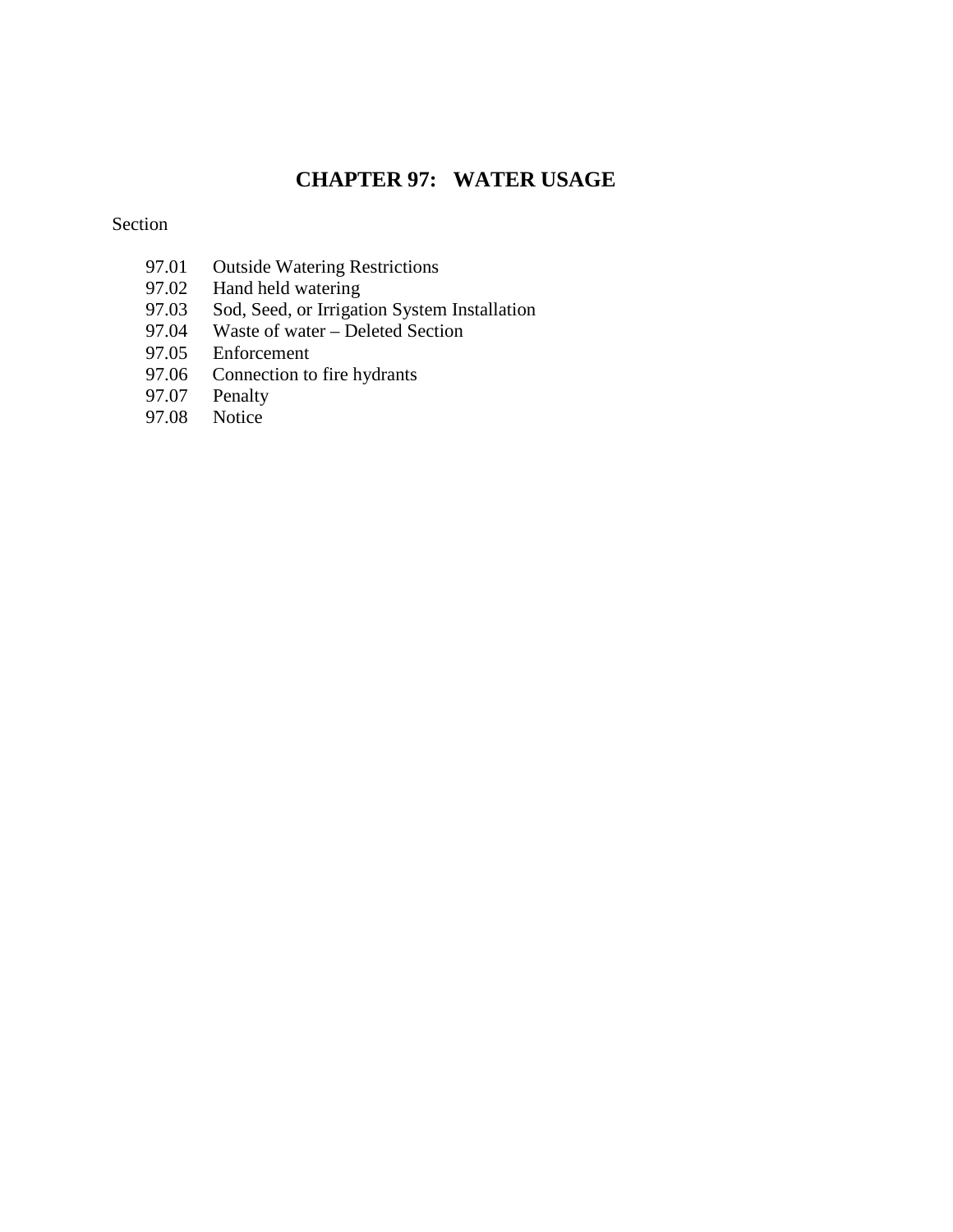## **§ 97.01 Outside Watering Restrictions**

In order to promote public environmental awareness, good husbandry, and good conservation practices and to preserve potable water supplies, the use of the Village's potable water for outdoor water usages shall be limited as follows:

- 1. Restrictions: Whenever in the Village Manager's or his/her designee's, judgment, it is in the public interest to further curtail the use of potable water for landscape and lawn watering purposes, in light of environmental exigencies or water supply availability, the Village Manager or his/her designee may further restrict the use of potable water for such purposes as follows:
	- a. Condition Green: Condition Green shall allow the outside use of the Village's potable water supply for lawn watering between the hours of 6:00 a.m. and 9:00 a.m. and 6:00 p.m. to 9:00 p.m.
	- b. Condition Yellow: Condition Yellow shall allow the outside use of the Village's potable water supply for lawn watering only on alternate days (odd/even) between the hours of 6:00 a.m. and 9:00 a.m. and 6:00 p.m. to 9:00 p.m. Lots with odd numbered addresses will be permitted to use potable water outside on odd numbered days (except July 31st and August 31st when no watering will be allowed) and lots with even numbered addresses will be permitted to use potable water outside on even numbered day.
	- c. Condition Orange: Condition Orange shall limit the outside use of the Village's potable water supply to handheld device, recycled grey water, reclaimed wastewater, or harvested rainwater ONLY.
	- d. Condition Red: Condition Red shall prohibit the use of outside potable water for residential hand washing of motor vehicles, landscape materials, lawn watering and all other purposes entirely.
- 2. Signs: The Village shall cause signs to be posted in conspicuous public places throughout the Village, advising residents of the watering conditions then in effect.

## **§ 97.02 Hand Held Watering**

Nothing contained in Section 97.01 of this Chapter shall prohibit hand held watering activities provided that the individual engaging in said activity is actually holding the hose or water device. It shall not constitute permitted hand held watering to set the hose or watering device on the ground in proximity to an individual. Examples of permitted hand held watering include watering flowers, gardens, trees, shrubs, lawns, car washing and filling wading pools provided that the water consumption for any such activity does not exceed 50 gallons. Hand held watering activities will be suspended if watering status goes to Condition Red.